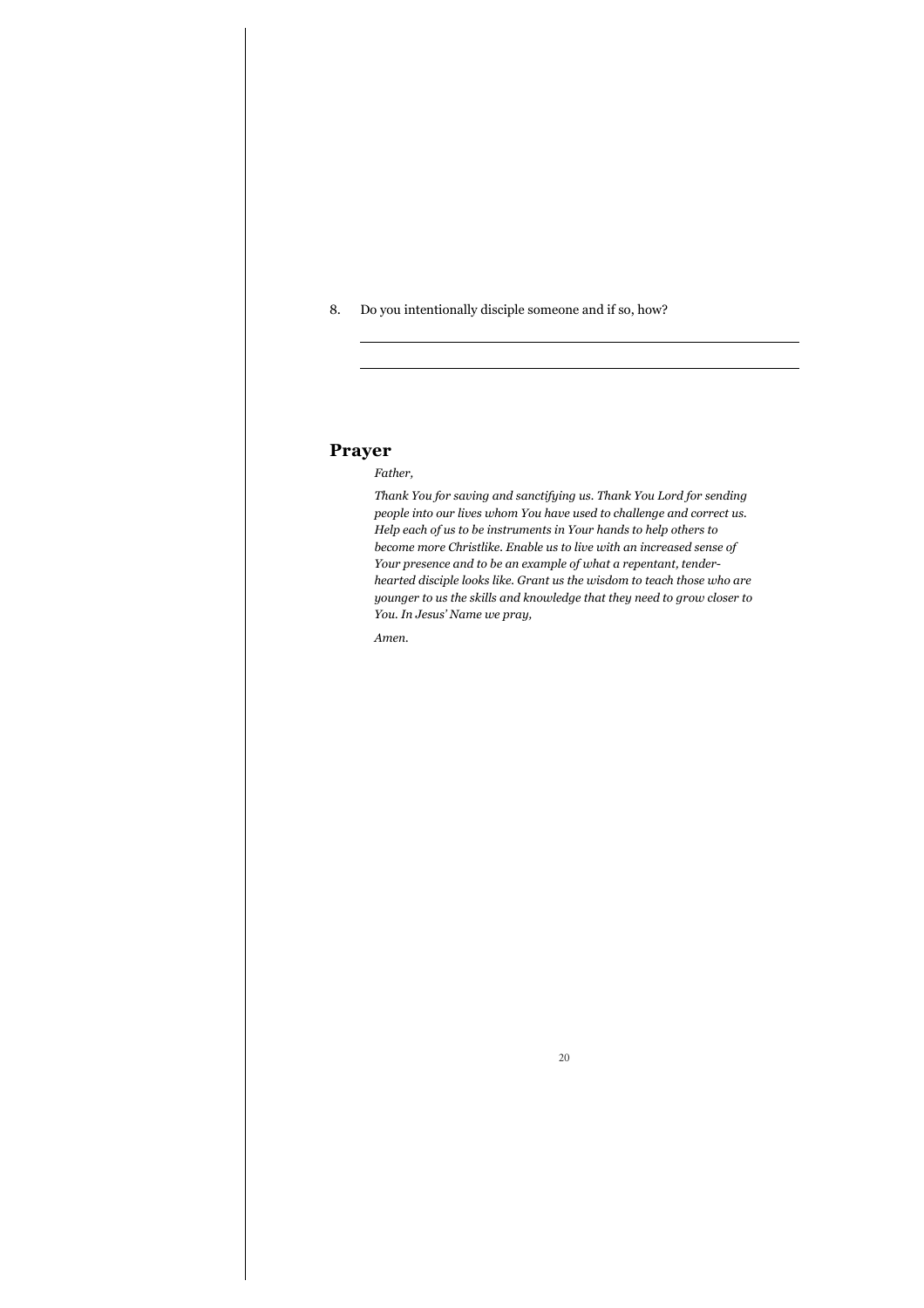21 September 2020 at 2:13:27 pm Titus 2:7 Show yourself in all respects to be a model of good works, and in your teaching show integrity, dignity,

Titus 2:8 and sound speech that cannot be condemned, so that an opponent may be put to shame, having nothing evil to say about us.

#### 56. Dr. Andrew Corbett

21 September 2020 at 2:27:52 pm Eph. 2:8 For by grace you have been saved through faith. And this is not your own doing; it is the gift of God, Eph. 2:9 not a result of works, so that no one may boast.

57. Dr. Andrew Corbett

21 September 2020 at 2:27:17 pm Eph. 2:10 For we are his workmanship, created in Christ Jesus for good works, which God prepared beforehand, that we should walk in them.

58. Dr. Andrew Corbett 22 October 2020 at 3:34:30 pm

We are created good works.

59. Dr. Andrew Corbett 21 September 2020 at 3:57:11 pm journey

60. Dr. Andrew Corbett 21 September 2020 at 3:58:31 pm organisation

61. Dr. Andrew Corbett 21 September 2020 at 3:59:37 pm competency



55

56 57 58

 $\overline{\phantom{a}}$ 

# **Titus 2:7-8**

**Truth #5** - Godly leaders lead with integrity **Doctrine #5** - The doctrine of Ordination

**Principle #5** - Leadership transparency and integrity

When we come to Christ, we are not merely saved so that we can go to heaven. We are saved to intentionally give God glory.

1. After telling the Ephesians that we are saved by grace  $(Eph. 2:8-9)$ , what does Paul say that this should result in in Ephesians 2:10?

When Paul left Titus in Crete he charged him to appoint various leaders within the churches there. We might define leadership as *taking people on a*  $\boxed{\phantom{a} \phantom{a}}$ *from where they are, to where they need to be*. Like any journey, leadership requires cooperation, o \_ \_ \_ \_ \_ \_ \_ \_ \_ \_ n, planning, and training. Therefore, leadership is a skill which requires experience and  $c_{\text{max}} = \frac{y}{x}$ . 59 60 61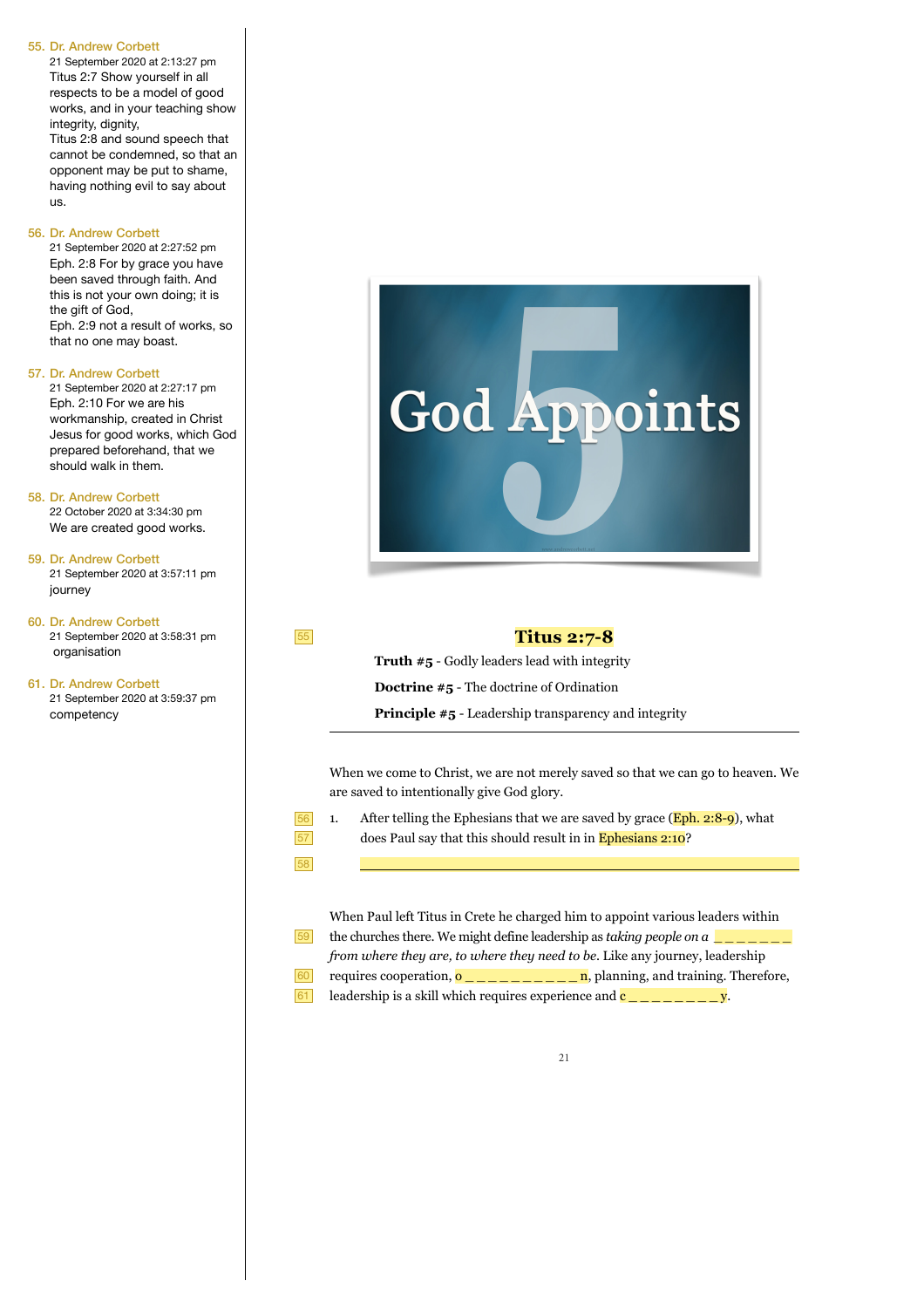21 September 2020 at 4:01:04 pm learners

#### 63. Dr. Andrew Corbett

28 September 2020 at 9:21:15 pm Suggestions:

- 1. They were genuine/sincere
- 2. They cared.
- 3. They were competent
- 4. They were humble.

### 64. Dr. Andrew Corbett

21 September 2020 at 4:07:41 pm TITUS 2:7 Show yourself in all respects to be a model of good works, and in your teaching show integrity, dignity,

### 65. Dr. Andrew Corbett

21 September 2020 at 4:10:39 pm Titus 2:8a and sound speech that cannot be condemned,

66. Dr. Andrew Corbett

21 September 2020 at 4:11:28 pm A model of good works

### 67. Dr. Andrew Corbett

21 September 2020 at 4:11:59 pm A model of teaching with integrity

### 68. Dr. Andrew Corbett

21 September 2020 at 4:12:25 pm A model of dignity

# 69. Dr. Andrew Corbett

21 September 2020 at 4:12:36 pm A model of sound speech.

### 70. Dr. Andrew Corbett

21 September 2020 at 4:50:20 pm Titus 2:8 …so that an opponent may be put to shame, having nothing evil to say about us.

## 71. Dr. Andrew Corbett

22 October 2020 at 3:38:54 pm Integrity

### 72. Dr. Andrew Corbett

21 September 2020 at 7:03:57 pm Titus 2:7 Show yourself in all respects to be a model of good works, and in your teaching show integrity, dignity, Titus 2:8 and sound speech that cannot be condemned, so that an opponent may be put to shame, having nothing evil to say about us.

### 73. Dr. Andrew Corbett

22 October 2020 at 3:59:48 pm Integrity, servant-spirit, good example

- Leaders are  $\frac{1}{\sqrt{2}}$   $\frac{1}{\sqrt{2}}$  as They initially gain experience from following another leader. 62
	- 2. If you have worked with a good leader, what was it that made them so?

63

1. 2. 3.  $\overline{A}$ .

3. What qualities of leadership was Titus told to model as he looked to appoint leaders for the Cretan churches? (Titus 2:7-8a)

In one sense, becoming a leader takes time. But in another sense, it begins immediately. Leadership expert, John Maxwell, defines leadership as *influence*. This means we are all leaders because we all exercise influence over others.

4. Why did Paul particularly want Titus to model about good leadership? (Titus 2:8b)

70 71

 $\overline{\phantom{a}}$ 

 $\overline{\phantom{a}}$ 

This perhaps suggests that there was a hostile environment in which the churches of Crete were having to endure. This would have made the need for strong local leaders even more urgent. But despite this urgency, it was important that Titus took great care to appoint qualified people to positions of leadership within the churches of Crete.

5. Based on what Paul told Titus to *model* to the Cretan believers (Titus 2:7-8), what particularly *Christian* leadership qualities were required in those that Titus was to appoint? 72

73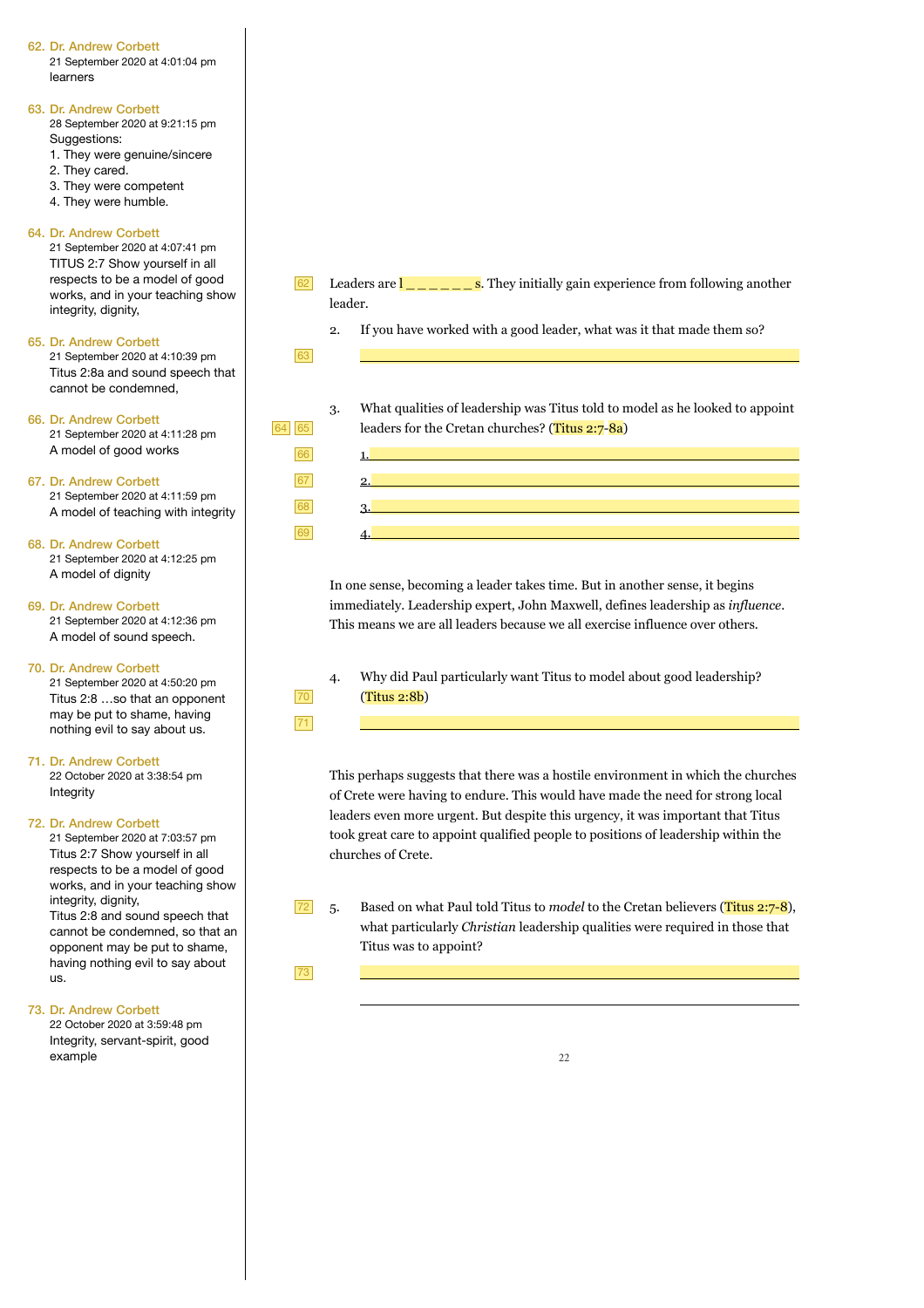21 September 2020 at 7:24:17 pm 1Tim. 4:12 Let no one despise you for your youth, but set the believers an example in speech, in conduct, in love, in faith, in purity.

#### 75. Dr. Andrew Corbett

22 October 2020 at 3:04:39 pm That he himself was an example of godly, humble, devout leadership

#### 76. Dr. Andrew Corbett

21 September 2020 at 7:55:58 pm Gal. 5:22 But the fruit of the Spirit is love, joy, peace, patience, kindness, goodness, faithfulness, Gal. 5:23 gentleness, self-control; against such things there is no law.

#### 77. Dr. Andrew Corbett

21 September 2020 at 8:56:52 pm Ex. 28:41 And you shall put them on Aaron your brother, and on his sons with him, and shall anoint them and ordain them and consecrate them, that they may serve me as priests.

#### 78. Dr. Andrew Corbett

21 September 2020 at 8:56:14 pm 2Chr. 22:7 ¶ But it was ordained by God that the downfall of Ahaziah should come about through his going to visit Joram. For when he came there, he went out with Jehoram to meet Jehu the son of Nimshi, whom the LORD had anointed to destroy the house of Ahab.

#### 79. Dr. Andrew Corbett

22 October 2020 at 3:57:44 pm Heb. 7:11 ¶ Now if perfection had been attainable through the Levitical priesthood (for under it the people received the law), what further need would there have been for another priest to arise after the order of Melchizedek, rather than one named after the order of Aaron?

#### 80. Dr. Andrew Corbett

22 October 2020 at 3:58:14 pm Heb. 5:1 ¶ For every high priest chosen from among men is appointed to act on behalf of men in relation to God, to offer gifts and sacrifices for sins.

#### 81. Dr. Andrew Corbett

21 September 2020 at 9:45:28 pm Heb. 7:27 He has no need, like those high priests, to offer sacrifices daily, first for his own sins and then for those of the people, since he did this once for all when he offered up himself.

### 82. Dr. Andrew Corbett

22 October 2020 at 3:58:47 pm 1Tim. 2:5 For there is one God, and there is one mediator between God and men, the man Christ Jesus,

# **Godly Leaders of Integrity**

Paul also gave a similar instruction, about appointing leaders, to another of his 'sons', Timothy.

- 74
- 6. Note First Timothy 4:12. What did Paul tell Timothy was necessary to qualify him to appoint leaders within the Ephesian church?

### 75

As we consider what Paul told Titus, and Timothy, we notice that the emphasis was on the *character* of the leader — not their competency. *Character* involves who a person really is. This becomes particularly apparent under two conditions: (i) when no-one else is around; and, (ii) when things go wrong. *Godliness* is Christlikeness. This is an *inner* transformation that results in the fruit of the Spirit described in Galatians 5:22-23. *Integrity* comes from the word *integer* which means *whole* and *complete*. Dr. Henry Cloud describes integrity as *being one person*. By this he means that a person of integrity is someone who listens well to others and genuinely hears them; is the same person in public as well as in private; and knows how to be *present* with people. 76

# **The Doctrine of Ordination**

 $\overline{\phantom{a}}$ 

81 82 83

> 84 85

The word *ordination* describes two different acts of God. Firstly, it is used in the Old Testament to describe those set apart to serve as priests (eg. **Exodus 28:41**). Secondly, it used to describe God decreeing an event and bringing it pass (eg. 2Chron. 22:7 ESV). Under the Old Covenant, the descendants of Aaron (of the tribe of Levi, Heb. 7:11) were the only ones *ordained* to serve as priests. A priest ministered to the Lord with ceremonies and sacrifices on behalf of the people. He therefore served as a mediator between God and mankind (Heb. 5:1). 77 78 79 80

- 7. How do we know that God no longer ordains anyone to this kind of priestly service now? (Note Hebrews 7:27, 1Tim. 2:5)
- 8. What kind of *priestly* service did the apostle Paul say he was called to? (Romans 15:16)

 $2<sup>3</sup>$